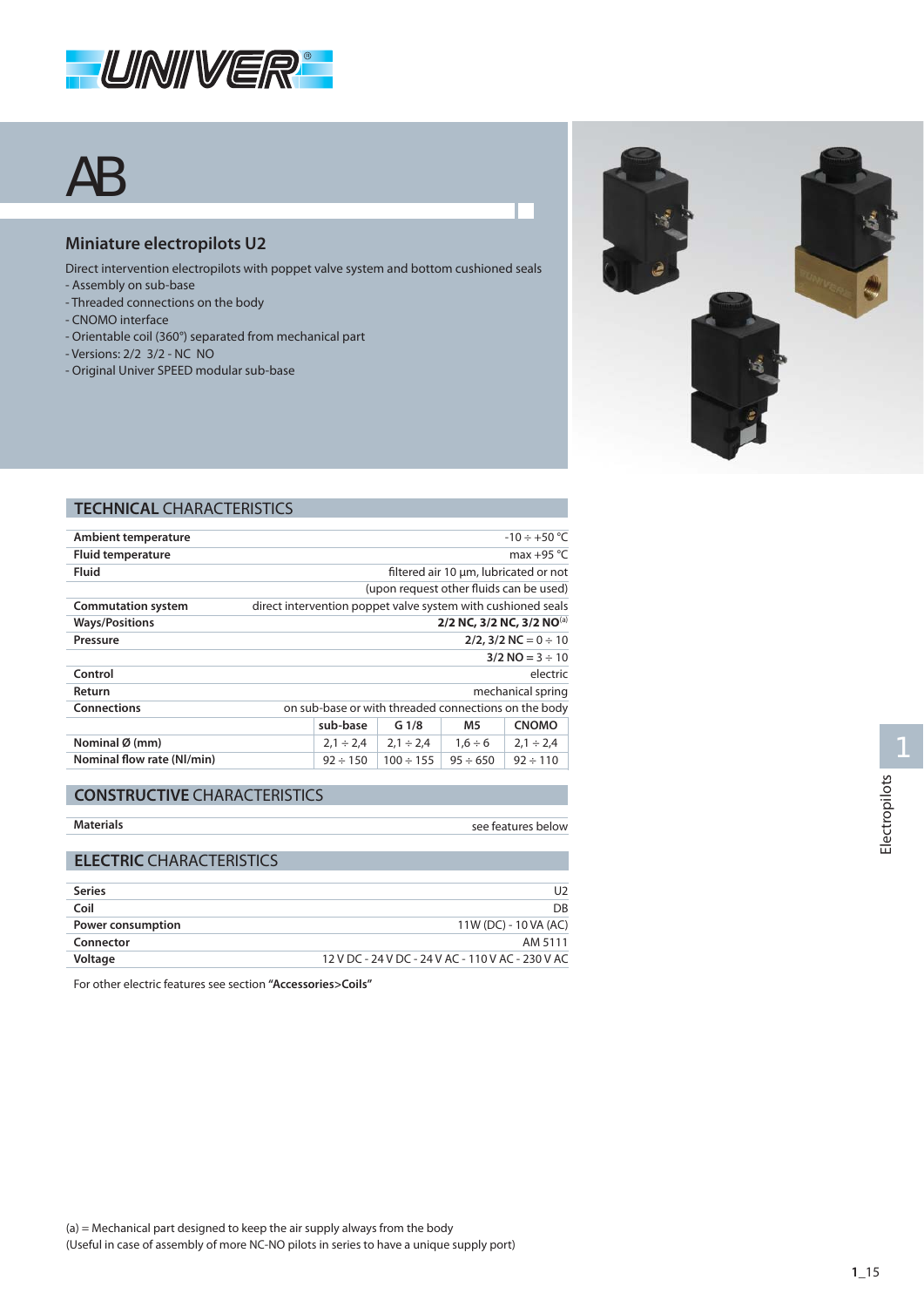



**2/2 NC**

-

Upon request viton seals and stainless steel sleeves (only NC options) NC NO NO DETAIL OF THE MELTIC THE MELTIC THE MELTIC THE MELTIC THE MELTIC THE MELTIC THE MELTIC THE MELTIC THE MELTIC THE MELTIC THE MELTIC THE MELTIC THE MELTIC THE MELTIC THE MELTIC THE MELTIC THE MELTIC THE MELTIC THE





 $1 =$  Supply port  $2 =$  Use

**Part no. AM-5212A AM-5214A AM-5212B**

**Coil**  $\overline{U}$  $U<sub>2</sub>$  $\overline{U}$ 



In order to convey exhausts, use version 3

**Version Suitable for sleeves**

**1** = radial exhausts **2** = radial exhausts  $3 =$  open exhausts

Locking rings for coils on sleeves

Standard manual overrides with electropilots

3/2 NC 3/2 NO 2/2 NC



**Material**

technopolymer technopolymer brass

(a) = Suitable for sub-bases with diameter from  $3 \div 6$ 



(b) = Mounted on the 3/2 NO sleeve



 $\bigodot$  = with 2 position screw  $\rightarrow$  = with button with tool

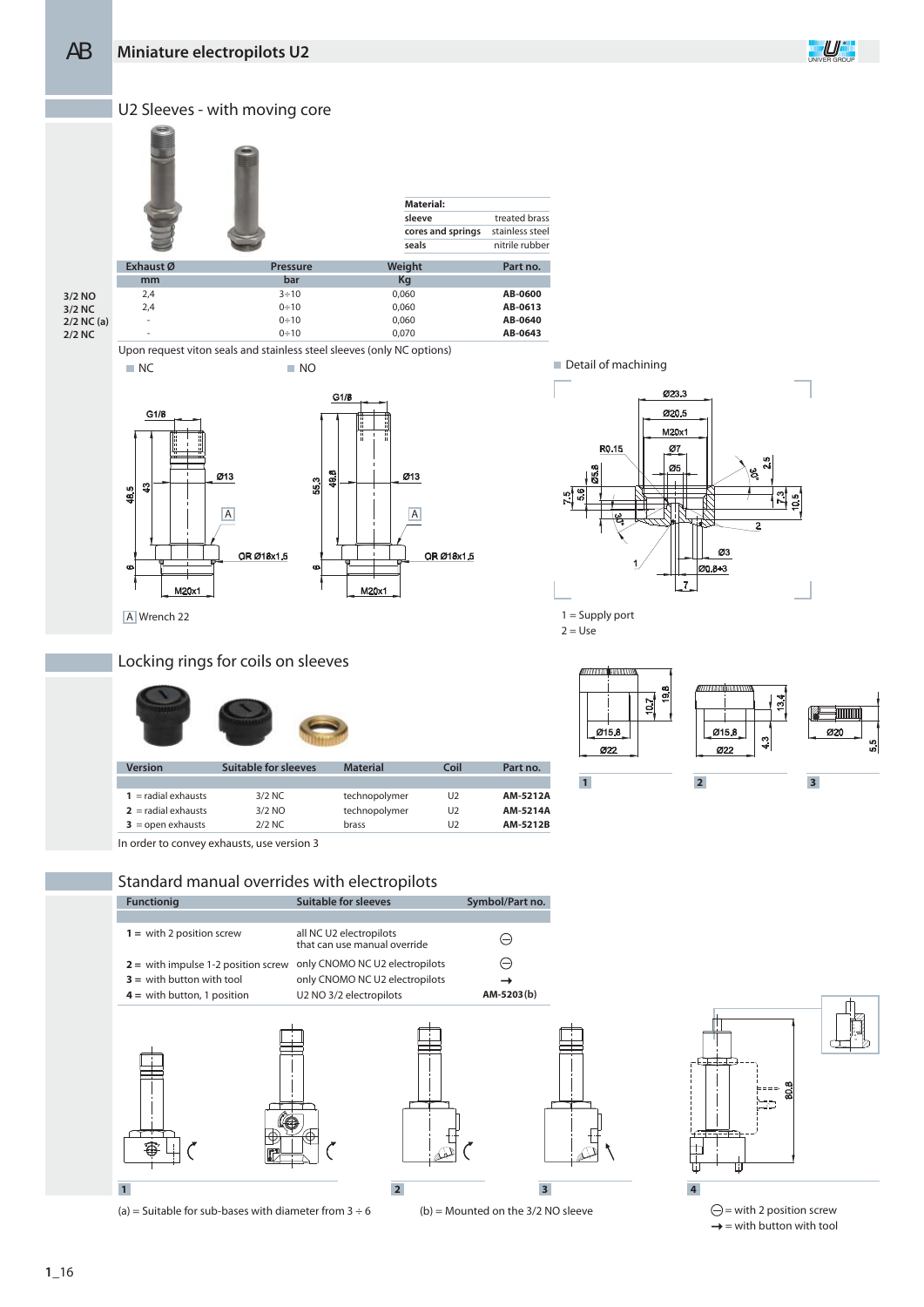### U2 **2/2 - 3/2** Electropilot for assembling on sub-base



| Material:       |                 |
|-----------------|-----------------|
| valve body      | zamak           |
| sleeve          | treated brass   |
| core and spring | stainless steel |
| seals           | nitrile rubber  |

 $0.125$ 

**Weight (Kg):**

|               |                               |      |                   |                          |            |                          | weight (Kg):  | U, I ZJ  |
|---------------|-------------------------------|------|-------------------|--------------------------|------------|--------------------------|---------------|----------|
|               | Symbol                        | Ø(d) |                   | Flow rate (NI/min)       | Times (ms) |                          | <b>Manual</b> | Part no. |
|               |                               | mm   | $1 \rightarrow 2$ | $2 \rightarrow 3$        | En.        | De-en.                   | override      |          |
| 3/2 NC        | M٧<br>☑<br>$\mathbf{r}$<br>T. | 2,4  | 150               | 160                      | 13         | 10                       |               | AB-0681  |
| 3/2 NC        | 豆<br>M٧<br>T.<br>ŝ            | 2,4  | 150               | 160                      | 13         | 10                       | ⊖             | AB-0687  |
| $2/2$ NC      | $\mathbf{z}$<br>M٧<br>17      | 2,1  | 130               | $\overline{\phantom{a}}$ | 13         | $\overline{a}$           |               | AB-0722  |
| $2/2$ NC      | 2<br>뮨<br>M٧                  | 2,1  | 130               | $\overline{\phantom{0}}$ | 13         | $\overline{\phantom{a}}$ | ⊖             | AB-0728  |
| 3/2 NO<br>(c) | 2<br>M٨<br>7<br>ᆦ             | 2,4  | 92                | 148                      | 14         | 10                       | (e)           | AB-0685  |



Sub-base: SPEED U2. Available upon request: stainless steel sleeve - other inner diameters.

## U2 **2/2 - 3/2** G1/8 Electropilot



| Material:       |                 |
|-----------------|-----------------|
| valve body      | zamak           |
| sleeve          | treated brass   |
| core and spring | stainless steel |
| seals           | nitrile rubber  |

 $9.5$ 

|               |                                             |         |                   |                          |            |                          | Weight (Kg):  | 0,145    |
|---------------|---------------------------------------------|---------|-------------------|--------------------------|------------|--------------------------|---------------|----------|
|               | Symbol                                      | $Ø$ (d) |                   | Flow rate (NI/min)       | Times (ms) |                          | <b>Manual</b> | Part no. |
|               |                                             | mm      | $1 \rightarrow 2$ | $2 \rightarrow 3$        | En.        | De-en.                   | override      |          |
| 3/2 NC        | M٨<br>171<br>$\overline{1}$<br>$\mathbf{T}$ | 2,4     | 155               | 210                      | 13         | 10                       |               | AB-0751  |
| 3/2 NC        | 듄<br>M٨<br>Ŧ                                | 2,4     | 155               | 210                      | 13         | 10                       | Θ             | AB-0757  |
| $2/2$ NC      | $\overline{\mathbf{z}}$<br>M٨<br>17         | 2,1     | 155               | $\overline{\phantom{a}}$ | 12         | $\overline{\phantom{a}}$ |               | AB-0765  |
| $2/2$ NC      | $\overline{2}$<br>I<br>듄<br>M٨              | 2,1     | 155               | $\overline{a}$           | 12         |                          | ⊖             | AB-0771  |
| 3/2 NO<br>(c) | M۷<br>$\mathcal{I}$<br>ā                    | 2,4     | 100               | 150                      | 14         | 11                       | (e)           | AB-0755  |





9

Electropilots Electropilots

(c) = close the exhaust of the 3/2 NO electropilot to get the 2/2 NO one. (d) = the Ø shown on the 3/2 valves refers to the exhhaust.  $\ominus$  = with 2 position screw.

(e) = manual override on AM-5203 ring nut

Available upon request: stainless steel sleeve - other inner diameters.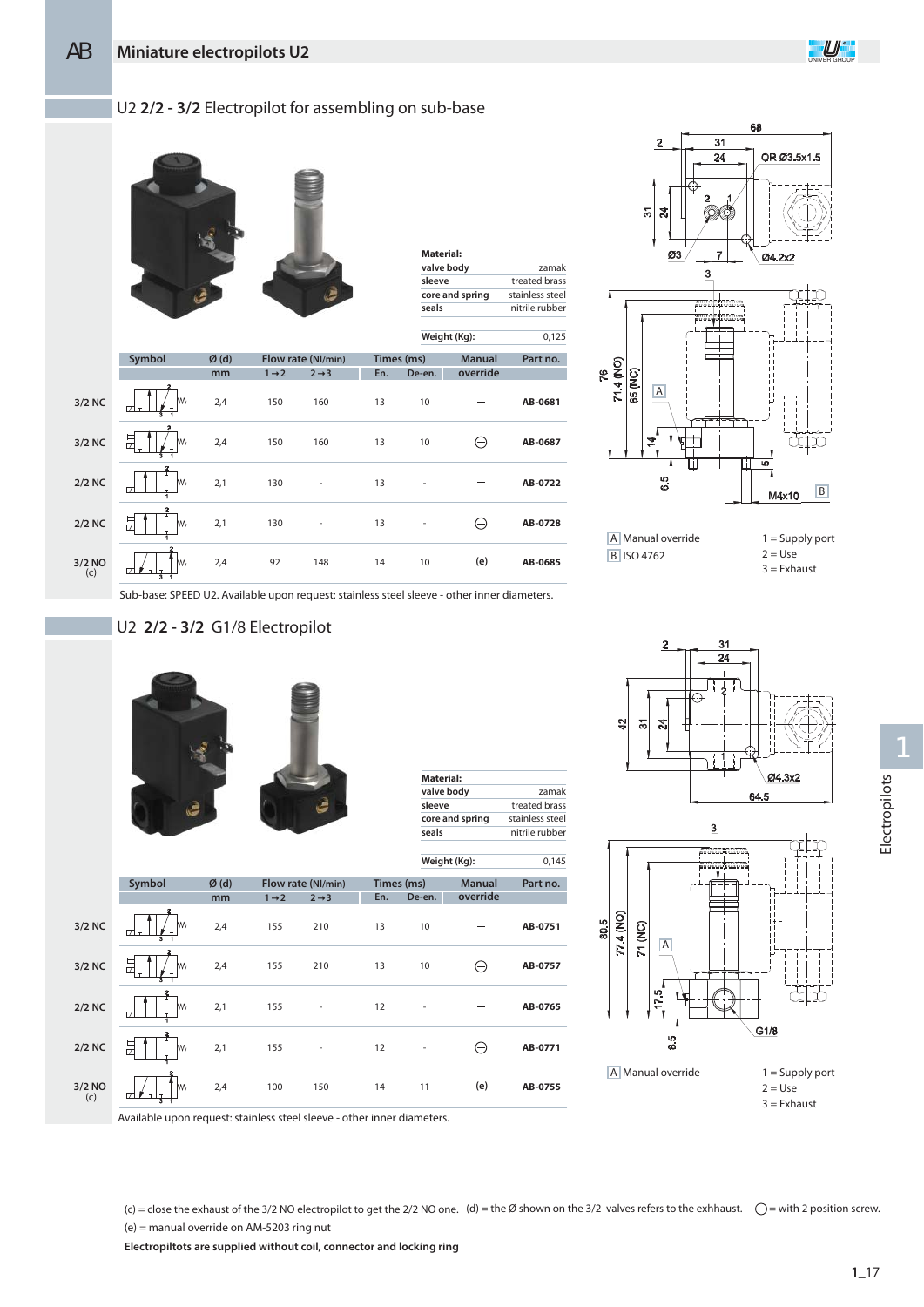

#### U2 **3/2** G1/4 Electropilot

|               |             |      |                   |                    |            | <b>Material:</b><br>sleeve<br>seals | valve body<br>core and spring | brass\<br>treated brass<br>stainless steel<br>nitrile rubber |
|---------------|-------------|------|-------------------|--------------------|------------|-------------------------------------|-------------------------------|--------------------------------------------------------------|
|               |             |      |                   |                    |            |                                     | Weight (Kg):                  | 0,225                                                        |
|               | Symbol      | Ø(d) |                   | Flow rate (NI/min) | Times (ms) |                                     | <b>Manual</b>                 | Part no.                                                     |
|               |             | mm   | $1 \rightarrow 2$ | $2 \rightarrow 3$  | Ecc.       | Dis.                                | override                      |                                                              |
| 3/2 NC        | M٧<br>171 т | 2,1  | 200               | 210                | 13         | 11                                  |                               | AB-0822                                                      |
| 3/2 NO<br>(c) | M٧          | 2,1  | 95                | 160                | 12         | $10$                                | (e)                           | AB-0819                                                      |
|               |             |      |                   |                    |            |                                     |                               |                                                              |

Suitable for use with non-aggressive liquids. Upon request: stainless steel body and sleeve.

## U2 **2/2** G1/4 Electropilot



| Material:       |                 |
|-----------------|-----------------|
| valve body      | hrass           |
| sleeve          | treated brass   |
| core and spring | stainless steel |
| seals           | nitrile rubber  |
|                 |                 |

0,220

**Weight (Kg):**

|           | Symbol  | Ø(d)           | <b>Flow rate</b> | <b>Pressure</b> |                          | Times (ms)               | Part no. |
|-----------|---------|----------------|------------------|-----------------|--------------------------|--------------------------|----------|
|           |         | mm             | (Nl/min)         | bar             | En.                      | De-en                    |          |
|           |         | 1,6            | 108              | $0 + 30$        | 6                        | $\overline{\phantom{a}}$ | AB-0824  |
|           |         | $\overline{2}$ | 165              | $0 + 20$        | 9                        | $\overline{\phantom{a}}$ | AB-0825  |
|           |         | 2,4            | 210              | 0:15            | 11                       | $\overline{\phantom{a}}$ | AB-0826  |
|           |         | 3              | 280              | $0 \div 10$     | 12                       | $\overline{\phantom{0}}$ | AB-0827  |
|           | 2<br>M٨ | 3,5            | 350              | $0 + 9$         | $\overline{\phantom{a}}$ | 10                       | AB-0828  |
| <b>NC</b> | 17      | 4              | 450              | $0\div 8$       | $\overline{\phantom{a}}$ | 13                       | AB-0829  |
|           |         | 4,5            | 500              | $0+7$           | $\overline{\phantom{a}}$ | 13                       | AB-0830  |
|           |         | 5              | 550              | $0 + 6.5$       | $\overline{\phantom{a}}$ | 16                       | AB-0831  |
|           |         | 5,5            | 600              | $0\div 6$       | $\overline{\phantom{a}}$ | 21                       | AB-0832  |
|           |         | 6              | 650              | $0 \div 5$      | $\overline{\phantom{a}}$ | 29                       | AB-0833  |

Suitable for use with non-aggressive liquids.

|--|

(c) = close the exhaust of the 3/2 NO electropilot to get the 2/2 NO one. (d) = the Ø shown on the 3/2 valves refers to the exhhaust.  $\ominus$  = with 2 position screw. (e) = manual override on AM-5203 ring nut





 $1 =$  Supply port

 $2 = Use$ 

 $3 =$ Exhaust





 $1 =$  Supply port  $2 = Use$ 

**2/2 NC**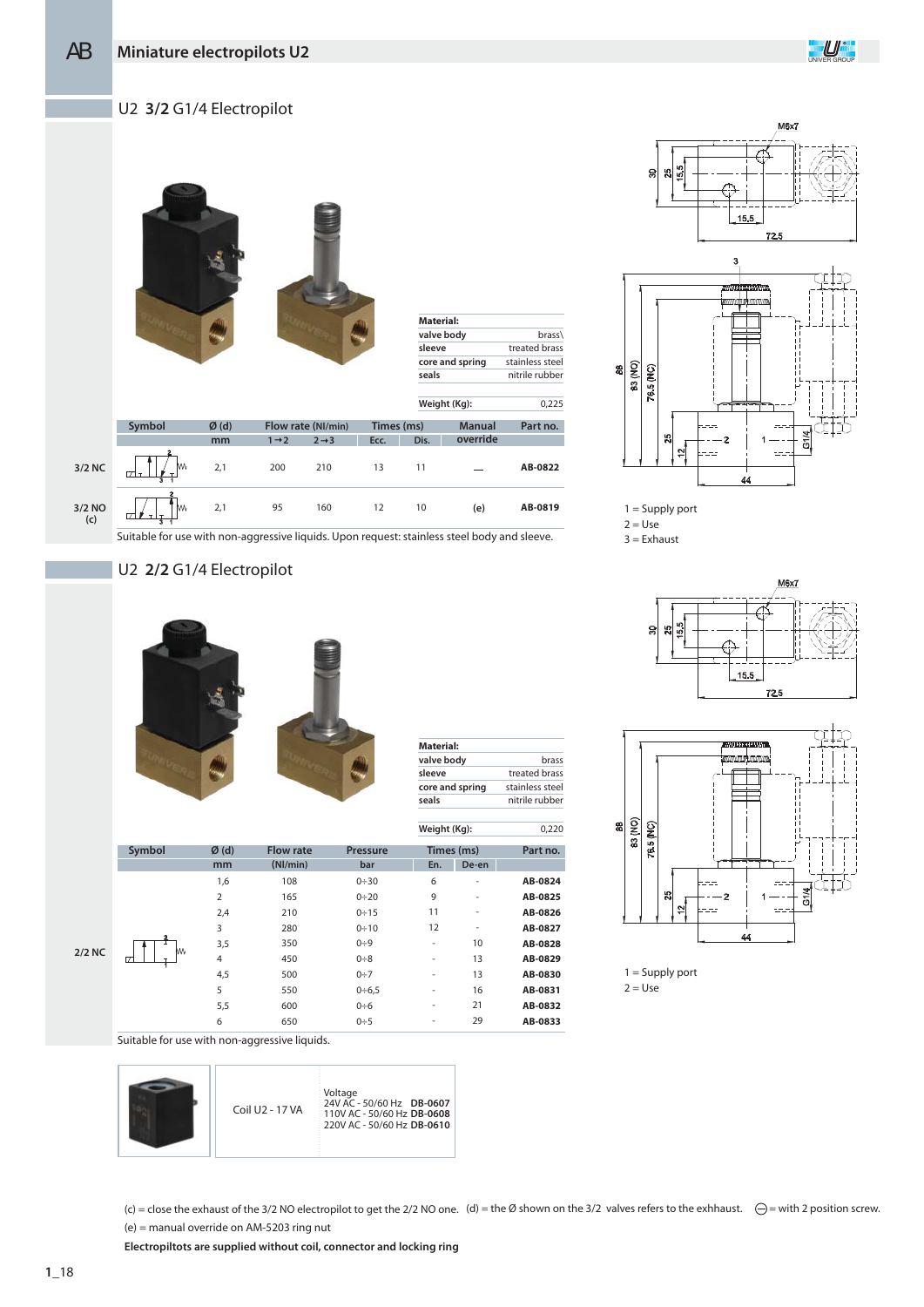**3/2 NC**

**2/2 NC**

### U2 CNOMO **2/2 - 3/2** Electropilot for mounting on sub-bases SPEED U2



92 13 10 148 **(e) 3/2 NO (c)** 2,4  $\overline{ }$ 

Sub-base: SPEED U2. Available upon request: brass valve body (without manual override). Zamak valve body. Stainless steel sleeve - other inner diameters.



#### Modular sub-base SPEED series U2 G1/8



| <b>Electropilot</b>     | <b>Connections</b> | <b>Material</b> | Weight | Part no. |
|-------------------------|--------------------|-----------------|--------|----------|
|                         |                    |                 | ka     |          |
| U <sub>2</sub> for base | G1/8               | zamak           | 0.075  | AB-0900  |

**Advantages**

The original UNIVER "Speed" series was realized to solve some operational problems

- Possibility of defining the number of sube-bases at the moment of use
- Possibility of freely increasing or reducing the number of elements
- Quick assembly with special screw (built-in) standard supplied
- Reduction of stock holding
- Easy technical intervention

Air supply is rotated by 90° in comparison with side consumption Standard (built-in) screw and O-Ring

#### When assembling the manifold, put the bases on a flat surface and tighten the screw until **the manifold is perfecty aligned.**

(c) = close the exhaust of the 3/2 NO electropilot to get the 2/2 NO one (d) = the Ø shown on the 3/2 valves refers to the exhhaust  $\ominus$  = with 2 position screw (e) = manual override on ring nut AM-5203

**AB-0888**

**Electropiltots are supplied without coil, connector and locking ring**



A Override manual

 $1 =$  Supply port

 $2 = Use$  $3 =$ Exhausts